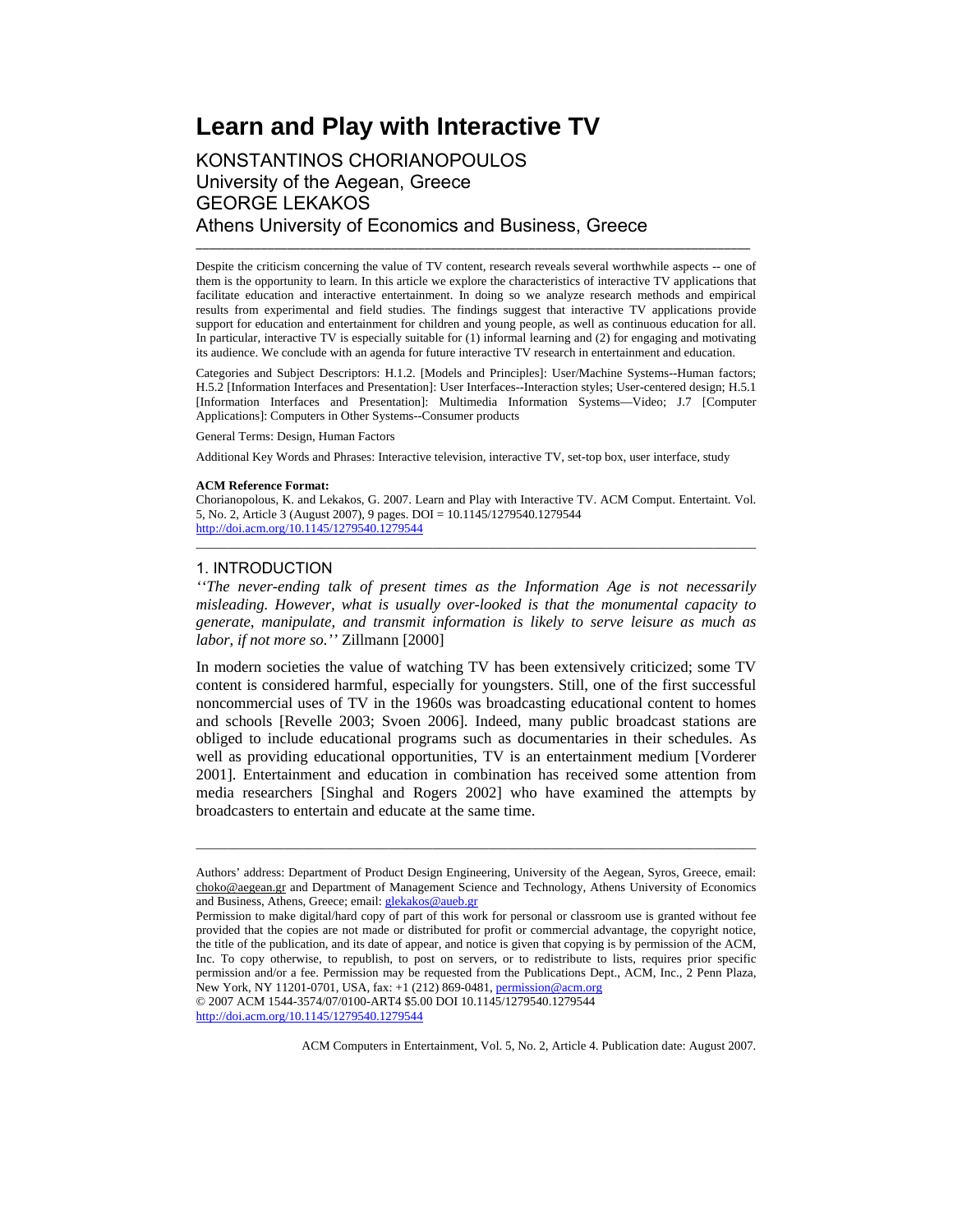#### 2 ● K. Chorianopolous and G.Lekakos

We will investigate the opportunities offered by interactive TV systems with a particular focus on education and interactive entertainment. Interactive TV consists of software applications that run on video and multimedia servers, advanced set-top boxes, home media computers, and mobile phones. Still, "interactive TV" is a buzzword, with as many supporters as opponents. The term has been used to describe a technological feature of the media as well as to characterize a way of using the media [Vorderer 2000].

*"There is a rumor going around (...) that television as we know it is soon to be swept up and utterly transfigured by some digital-age thing they're calling interactivity. Pay it no mind. Television has always been interactive (...) Interaction lies at the heart of television as a cultural form – and always has. (...) TV would mean nothing without the active, organizing affections of its viewers; we shape it at least as much as it shapes us."* In Bukowska [2001]

# But What Is Interactive TV?

The answer depends on who is asked: an engineer would say a digital broadcast and return channel; a content producer would refer to interactive graphics and dynamic editing; a media professional would describe new content formats like gambling, interactive storytelling, and play-along quiz games; and a sociologist would focus on the interactions among people vis a vis TV shows. While none of the above answers seem to agree, all of them are right. Indeed, each article in the special section assumes one of the answers above.

We define interactive TV (ITV) as a user experience that involves at least one user and one or more audiovisual and networked devices. Previous definitions of ITV focused on the technological aspects and ignored the fact that even traditional TV is potentially interactive. For example, viewers compete mentally with quiz show participants or with colocated groups. Moreover, viewers react emotionally to TV content, they record and share it with friends and discuss shows either in real-time or later. ITV systems (such as digital video-recorders, digital broadcasts, electronic program guides, internet TV, and mobile TV) have the potential to offer support for established behaviors or support the emergence of new ones. In this sense, instead of a device, or a communication system, or a psychological/social behavior, ITV could be defined as an experience shared by people, devices, and audiovisual content.

An important implication of the definition above is that ITV applications and services are not limited to the traditional TV box and broadcast delivery. Alternative and complementary tools and distribution methods such as mobile phones and broadband networks come into consideration. In the rest of this article, we explore the role of ITV in learning and entertainment. We then present the state of the art, and conclude with directions for further research in this important area.

# 2. ITV IN LEARNING AND ENTERTAINMENT

ITV has (and continues) to transmit educational programming. Aarreniemi-Jokipelto [2006] provides a historical review of educational programming in Finland. As reported by Revelle [2003], the development of Finish educational TV is complementary to and runs almost parallel with that of the US. Both efforts were motivated by the wish to educate children in the home and in the classroom via TV.

The main rationale cited for adopting TV as a learning medium is its pervasiveness. Television is a familiar and reliable consumer device with more than 90% penetration in developed countries. Although computers and the web have become very popular in some developed countries too, they have not reached the pervasiveness of TV [Bates

ACM Computers in Entertainment, Vol. 5, No. 2, Article x. Publication date: August 2007.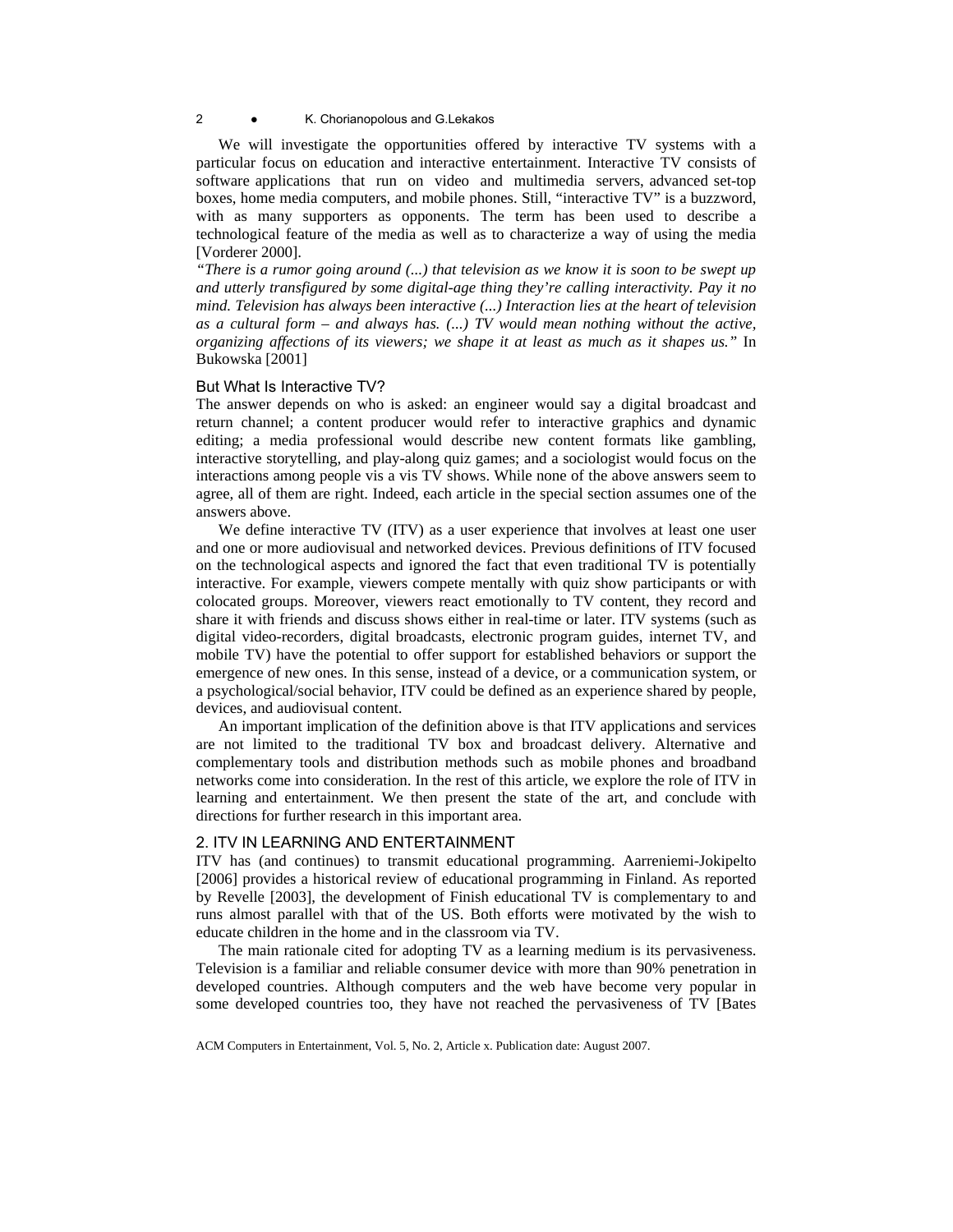2002]. Moreover, play can be a very useful teaching strategy [Draper 1999]. To give a historical example: the first ITV game was called Winky Dink; the goal was to create escape paths for the main character by having the audience draw on transparencies placed over the TV screen. The game was very successful, at least in terms of the number of drawing sets sold [Swedlow 2000].

 It is argued that a significant proportion of leisure time is spent on entertainment, and especially on watching TV [Zilmman 2000]. The focus of this article is on ITV learning and entertainment, but its scope is not restricted to traditional television. Although traditional TV is still the most important source of home entertainment, the growth of user interactivity with audiovisual content via alternative distribution channels and devices has become a significant part of ITV research. Traditional TV is watched in a passive mode; however, there is research that reports on multitasking (e.g., sending textmessages, browsing the internet) while watching TV [Wallis 2006]. Hence the educational content of traditional TV can be enhanced with interactivity (e.g., instant messaging, interactive content, and game playing). In particular, ITV systems provide many opportunities for improving distance learning (messaging among students, for instance, which may result in online learning communities that are interlocked with TV content).

It is a common fallacy that entertainment on the web must be highly interactive and participatory, following the model of video games and chat rooms. But some researchers have identified a strong desire on the part of audiences for storytelling experiences, similar to the short documentaries commonly broadcast on TV today. According to Karat et al. [2002] "watchable" web experiences can be enjoyed simultaneously by a group of people; Vorderer et al. [2001] found that certain categories of TV viewers prefer less rather than more interactivity. On the other hand, Draper [1999] argues that video games teach us that engagement could be offered through interactive experiences. He suggests that software that matches the skills of the user (learner) with the challenges offered by the (educational) activity should be developed.

#### 3. STATE OF THE ART

Here we examine the contribution of each article in this special section, in the following areas: the application domain; the research issue; and the methodology. Given the broad definition of what interactive TV is, we believe it is appropriate to consider a broad range of themes, issues, and methodologies. Accordingly, the articles in this special section are representative of the diversity of research in the ITV field.

#### Application Domain

Bernhaupt et al. [2006] investigate a number of ITV applications like email, news, weather, ticket-ordering, and text-messaging. This was the original set of applications proposed for Digital TV (DTV) systems, in order to offer the benefits of the information society to all. Indeed, it is a worthwhile endeavor to give citizens, unable or reluctant to adopt personal computers and the internet, equal access to basic information, communication, and transaction services.

Although the initial vision for information services that run over DTV systems has not been widely adopted, there are some ITV systems that are popular with consumers (e.g., the digital video recorder, the DVR). Darnel [2006] examines the differences in behavior between people who use traditional TV and those who use the Electronic Program Guide (EPG) and the Digital Video Recorder (DVR); the latter offer enhanced control of TV channels without expecting the viewer to adopt new TV behaviors. Svoen [2006] investigates the comparative use of TV and the new media like the internet and the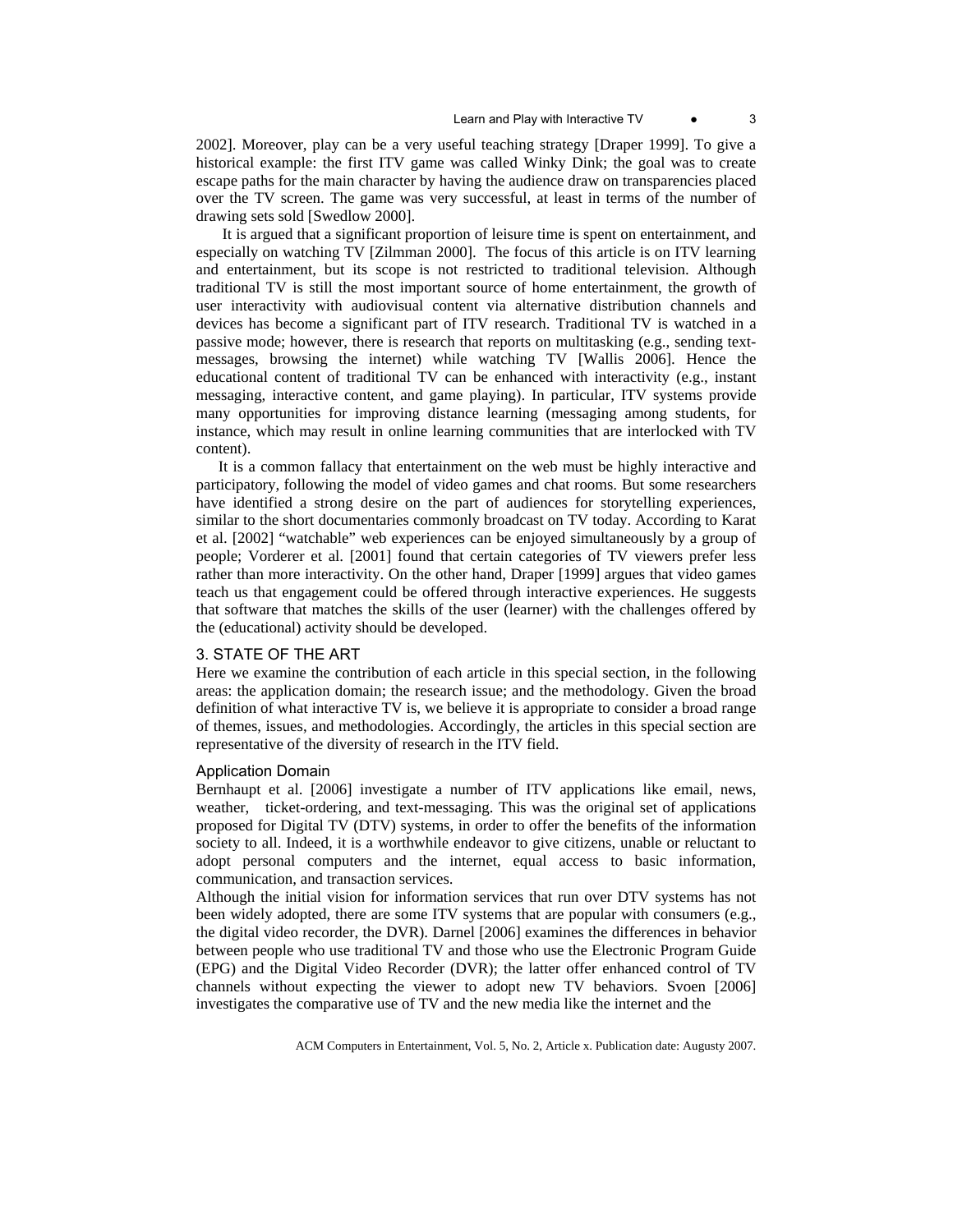#### 4 **• K. Chorianopolous and G.Lekakos**

| raolo il Research in interactive 1 y mas a vitae variety of l'applications |                           |  |
|----------------------------------------------------------------------------|---------------------------|--|
| <b>Article</b>                                                             | <b>Application domain</b> |  |
| Bernhaupt et al.                                                           | Email, news, commerce     |  |
| Darnel                                                                     | TV channels, DVR, ads     |  |
| Jokipelto                                                                  | Instant messaging         |  |
| Kallenbach et al.                                                          | <b>News</b>               |  |
| Lopez et al.                                                               | Informal learning         |  |
| Svoen                                                                      | Children and media        |  |

Table I. Research in Interactive TV has a Wide Variety of Applications

mobile phone. This research, which is focused on children, reveals that new and old media alike serve basic needs such as building identity and socializing, but the children also show an increased desire for media participation.

The increasing use of digital TV systems means that, besides video, there are many opportunities to enhance TV displays with dynamic text information. In this context, Kallenbach et al. [2006] examines the opportunities for integrating print and TV media. Since TV viewers are, for the most part, familiar with audiovisual material, it is worthwhile measuring viewer response to an increase in textual information and to assess its impact on enjoyment of the TV experience.

Educational TV programs are part of many broadcasting schedules, but do not offer mechanisms for personal communication among learners. In this context, the integration of text messaging with TV is an established and successful ITV application. It has become very popular to offer mobile phone text-messaging along with analog TV channels. An integrated instant-messaging ITV application is a worthwhile service, especially in support of learning programs [Jokipelto 2006].

Educational activities take place in a wide variety of situations in which informal learning is as important as formal learning, and continue life-long. In this context, Lopez et al. [2006] propose that learning opportunities should be offered by most types of TV content, and that the content could be exploited as a learning resource in t-learning applications. The authors focus on the design of an ontology for choosing the appropriate technology for the given content Broadband technologies allow the transfer of rich content both to and from learners and educators, which provides opportunities for interactivity on an extended scale and adds considerable depth to the notion of lifelong learning.

#### Research Issues

Bernhaupt et al. (2006) evaluate the usability of many different ITV services that support transactions, entertainment, information, and communication. According to their study, the major issue facing early adopters of ITV systems is the uncertain robustness of the technology. Unless ITV systems become as trustworthy as traditional TV systems, ITV

| <b>Article</b>    | <b>Research issue</b>  |
|-------------------|------------------------|
| Bernhaupt et al.  | Usability              |
| Darnel            | Viewer behavior        |
| Jokipelto         | Children and learning  |
| Kallenbach et al. | Information capacity   |
| Lopez et al.      | Ontology               |
| Svoen             | Participation in media |

Table II. Research in Interactive TV Explores Diverse Issues

ACM Computers in Entertainment, Vol. 5, No. 2, Article x. Publication date: August 2007.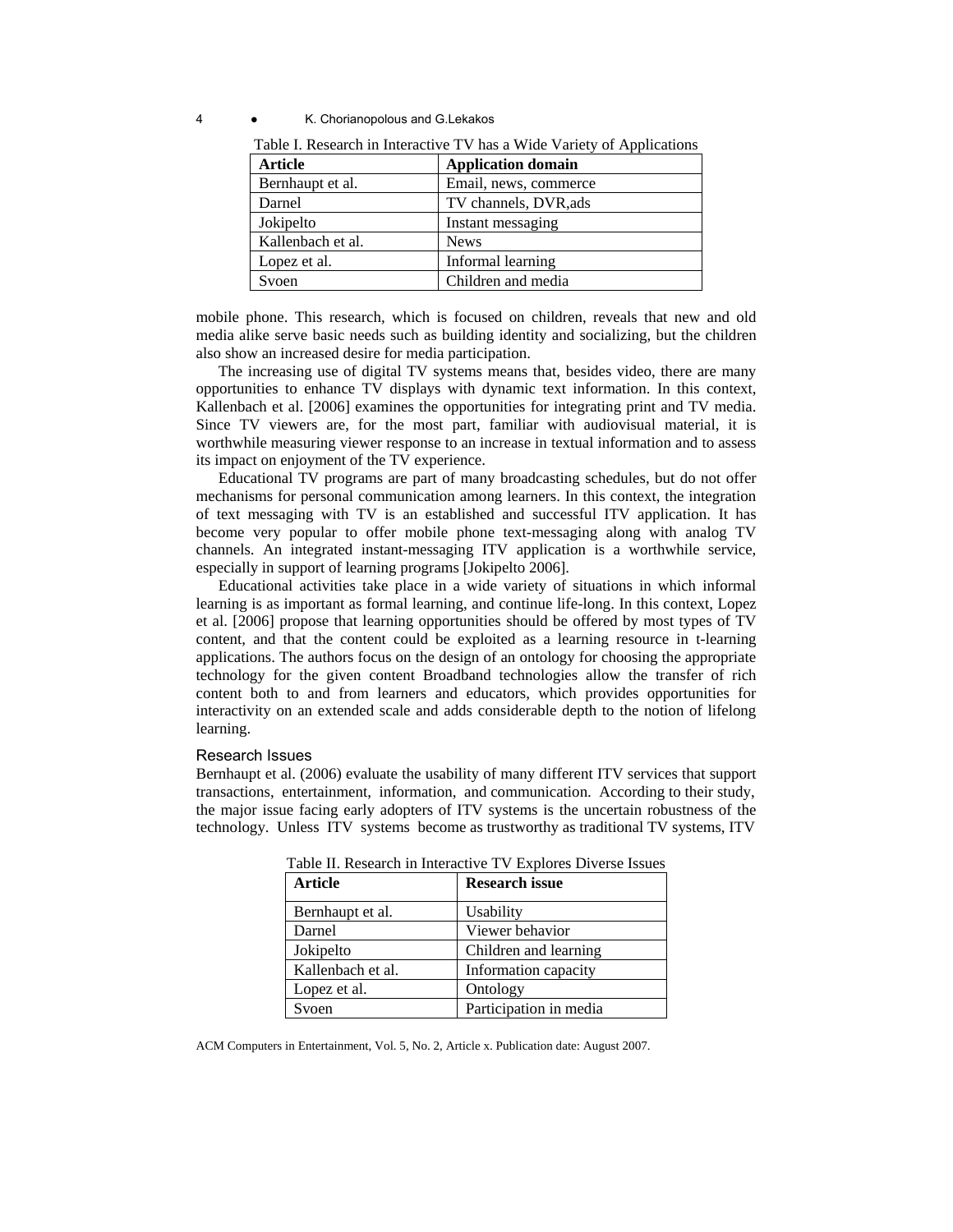services will be limited to early adopters and highly educated end-users. Yet the original goal of ITV was to offer the benefits of the information society to all.

Technologies for changing channels and recording videos and attitudes towards advertising are the most common issues in contemporary ITV research. Darnel [2006] investigates the use of established TV technologies such as traditional TV and DVR. The most popular behavior among DVR users is to fast-forward past ads while watching prerecorded or delayed TV. Besides skipping ads, users employed rewind to correct for skipping. The second most popular behavior was to pause the video in order to pay attention to something else. Most notably, DVR users begin their TV watching sessions by selecting a prerecorded program instead of a broadcast.

Users of traditional TV also avoided ads by changing channels [Darnel 2006]. While browsing channels in the EPG, users navigated to particular channels and then browsed in their vicinity. Similar observations were reported by Ferguson [1992], who describes such behavior with the term "mindful channel repertoire." Thus, to start a TV watching session, viewers recall only a small number of channels (fewer than a dozen) and make their selection from them. The findings of Darnel [2006] confirm that users of contemporary ITV systems (e.g., DVR, EPG) do the following three things: start watching a program; avoid ad breaks; and select a new program.

According to Brown and Barkhuus [2006], the television lifecycle includes the growth of personal collections of TV shows, and sharing and discussing them with others. Both of the qualitative studies above reach conclusions that could inform the design of new TV systems. Most notably, that new TV systems should provide ways to explore large collections of TV content distributed through hybrid channels.

A conceptual model, the virtual channel model, for navigating easily through TV content was proposed by Chorianopoulos and Spinellis [2004]. Its main advantage is that it is independent of the content delivery mechanism. The virtual channel system exploits local storage to assemble dynamic, thematic TV channels on the fly. Virtual channels provide a simple means for navigation (e.g., a music TV channel includes the familiar skip-track, repeat buttons, allowing seamless transfer from CDs, iPods, etc.).

*Edutainment* has been a popular buzzword in education research; it stands for educational content based on entertainment values. In contrast, Ray-Lopez et al [2006] propose an *enteraction* experience, which exploits entertainment content to offer learning opportunities. The authors describe ITV content classified into an ontology that consists of learning objects, defined as "any digital resource that can be reused to support learning." The main idea is to break educational content into self-contained modules that can be reused in various learning environments. Learning objects are tagged with descriptive information, known as metadata, which makes them easily searchable. Metadata provides a means for finding learning objects, including those that may not be text, such as video clips.

Thus, virtually any type of TV content could become a source of educational material or a gateway to formalized educational resources. Ray-Lopez et al proposal has implications for the design of t-learning services. For example, for a user who wants to learn everyday expressions in a foreign language, a movie in that language could be the entrance point to learning. Furthermore, once an end-user starts using a t-learning service, popular TV content could provide engaging and complementary support for it. In both cases, the employment of a learning ontology and metadata leverages the value of engaging and ubiquitous TV content.

Interpersonal communication is another way to learn. By talking to their classmates, children may become aware of things that they may not have observed as individuals.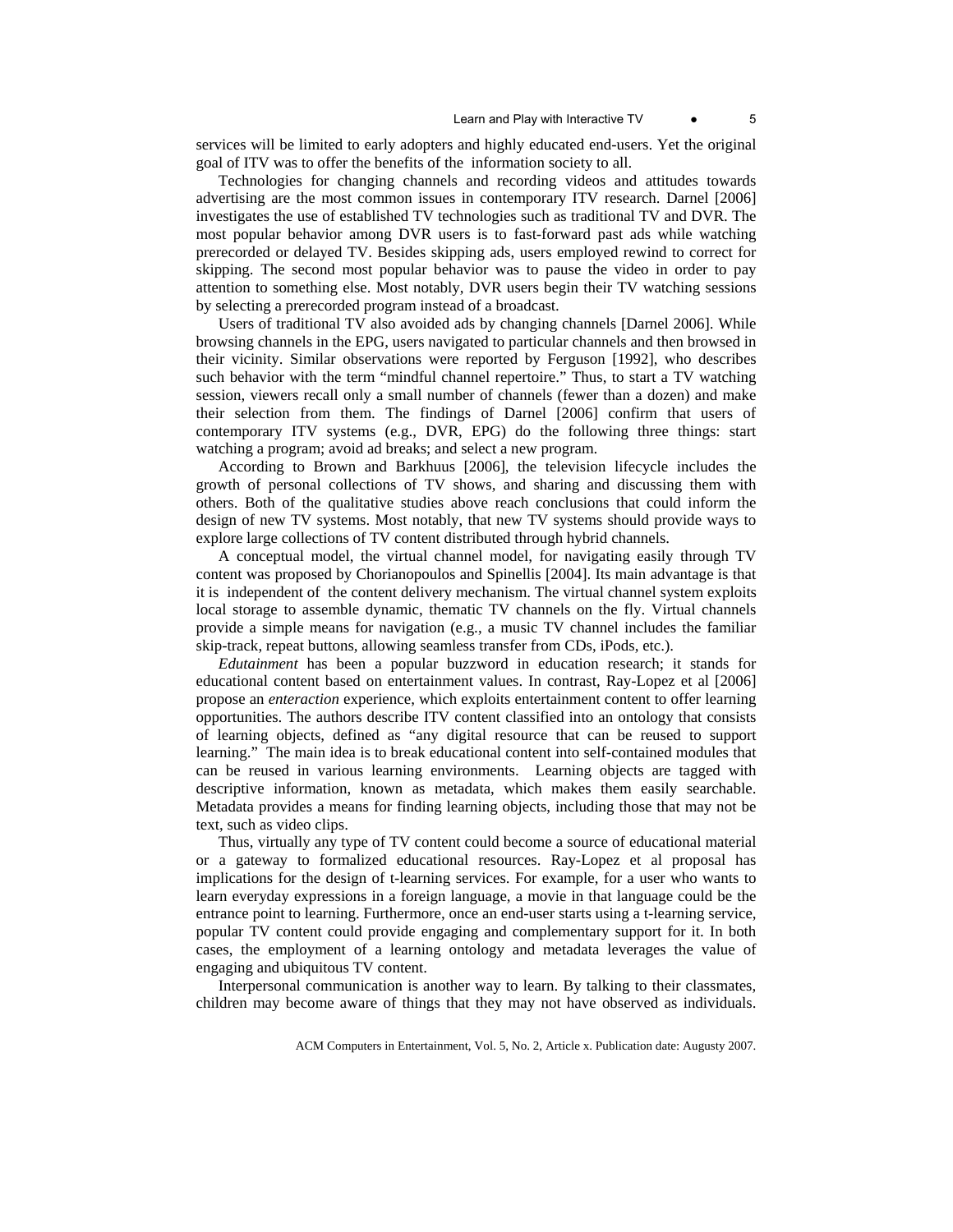#### 6 **• K. Chorianopolous and G.Lekakos**

Papa et al. (2002) explain that sharing stories about responses to past events helps people learn. Thus interactive educational TV programming is likely to encourage collective cooperation and enhance learning. Aarreniemi-Jokipelto [2006] describes the design and evaluation of an instant messaging service that supports educational TV programs. The objective of the service is to form a community of users and to support it, as well as utilize the interactions among the members of the community. Instant messaging is a popular interpersonal communication medium, especially among children and young adults. Instant messaging over ITV was investigated before [Chuah 2002], but not in support of educational content. Aarreniemi-Jokipelto discusses the development of a novel MHP application, the role of the moderator, and the use and usability of the service by children. Overall, the instant messaging application shows potential in engaging children via traditional educational TV programs.

In the context of entertainment, it is usually assumed that interactivity provides increased entertainment. Yet there is evidence that this is not always so [Vorderer et al. 2001]. In this section**,** Kallenbach et al. [2006] investigate the impact of adding more information to TV programs. While children and young adults reported multitasking as their preferred mode [Wallis 2006], there is an established body of research that shows that the human brain does have limits on its processing power [Lang [2000]. Indeed, the findings by Kallenbach et al. [2006] confirm the common sense view that text, and especially lengthy text, has a negative effect on the ability to process mediated messages.

Previous longitudinal studies have established that styles in media consumption during the introduction of new information technology in the home have changed [Kraut et al. 1996]. Indeed, Svoen [2006] reports that children have an interactive relationship with old and new media alike. Furthermore, children actively develop and maintain online identities, through web sites, blogs, forums, and so on. TVs have also been enhanced by text messaging capabilities and through participation in local events via live broadcast. In addition, an increasing amount of time is spent watching TV online. Nevertheless, it is not clear whether the effects of new media will completely replace the old media, since only the group of people who use new media very actively report a decrease in the use of old media [Kaye and Johnson 2003]. Besides ITV systems, there are many other uses of traditional and new media, as described in Svoen [2006].

# Methodology

The diversity of methodologies employed in ITV research is representative of the diversity of application domains and research issues. Most researchers employ qualitative research methods such as ethnography and usability testing, but there are also quantitative approaches such as experiments and surveys. In terms of data collection, researchers employ a variety of techniques like the questionnaire, observation, and physiological sensors. The advantages of using different research methods to study the wide variety of ITV effects have been suggested in previous research [Eronen 2000]. The

| <b>Article</b>    | <b>Methodology</b>    |
|-------------------|-----------------------|
| Bernhaupt et al.  | Usability engineering |
| Darnel            | Ethnography           |
| Jokipelto         | Discount usability    |
| Kallenbach et al. | Physiological         |
| Lopez et al.      | System architecture   |
| Svoen             | Survey                |

Table III. The Methodology for Each Article

ACM Computers in Entertainment, Vol. 5, No. 2, Article x. Publication date: August 2007.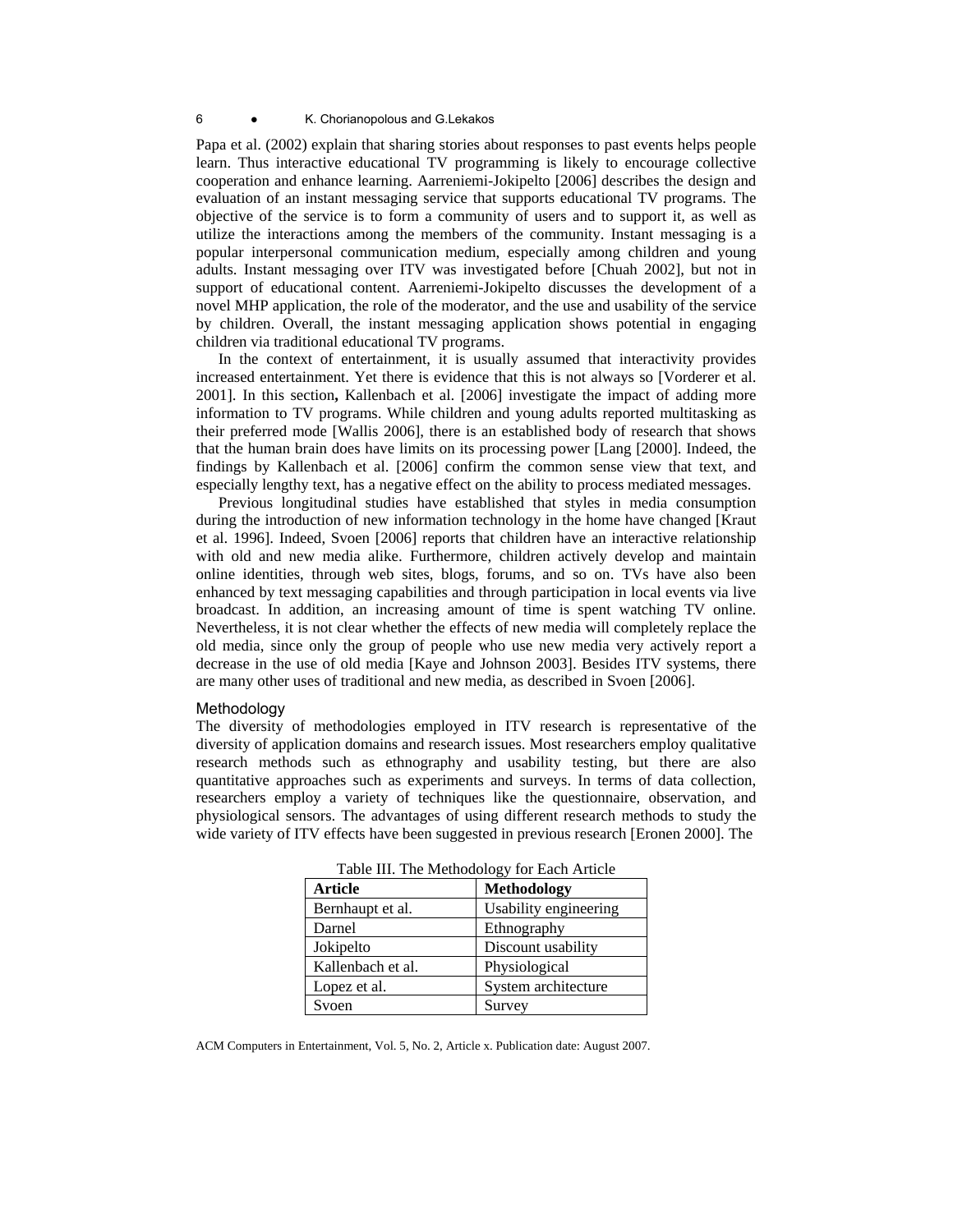articles in this special section provide an overview of the research methodologies for ITV.

Darnel [2006] employed ethnographic methods; he obtained access to viewers' homes and placed recording equipment in strategic places. Next, he reviewed tapes of TV viewing with the viewers themselves, ensuring that correct inferences were made and avoiding the pitfalls of limited recall. Svoen [2006] used an online survey and a followup in-depth phone interview to explore the use of cross-media by youngsters. The online survey took place in Norway, where the diffusion of the internet is very wide. Hence online sampling does not leave out many TV viewers, and can be considered representative of the population.

In contrast to the qualitative, ethnographic, discount usability, and survey methods in the rest of the articles, Kallenbach et al. [2006] employ physiological measurement techniques to measure attention, message processing, and mental workload. In addition, Lopez et al. [2006] discuss the technical requirements for ITV applications that simultaneously educate and entertain (Table I).

| <b>Article</b>    | <b>Application domain</b> | <b>Research issue</b>  | Methodology         |
|-------------------|---------------------------|------------------------|---------------------|
| Bernhaupt et al.  | Email, news,              | Usability of services  | Usability           |
|                   | commerce                  |                        | engineering         |
| Darnel            | TV channels, ads          | DVR use                | Ethnography         |
| Jokipelto         | Instant messaging         | Children and learning  | Discount usability  |
| Kallenbach et al. | <b>News</b>               | Information capacity   | Physiological       |
| Lopez et al.      | Informal learning         | Ontology               | System architecture |
| Svoen             | Children and media        | Participation in media | Survey              |

Table IV. Overview of Article Contributions

Independently of the type of service on an ITV system, the most important factor is to ensure the usability of its features. While most of the work in this special section examines new systems that are experimental or still under development, Bernhaupt et al. [2006] evaluate the usability of a new system that has been deployed to end-users. So the findings of their research could be considered representative of the actual effects of ITV services. Finally, Aarreniemi-Jokipelto [2006] employs usability engineering methods like observation, interviews, questionnaires, and log files to evaluate the usability of instant messaging for ITV. Indeed, the usability engineering methodology is rather suitable for prototyped systems as well as for pretesting new systems in the lab.

### 4. RESEARCH AGENDA

The major open research question in ITV is when, and how much audiences want to interact with devices, content, and other people. On the one hand, there is the interactive use of media, by selecting from a great variety of programs and then modifying what is presented. On the other hand, there are situations, or users, who prefer to just look at what is offered to them. It seems that there is no single right solution to the above research question. Instead, there are many possible designs, depending on the situation, the application domain, user goals and user characteristics.

Learning and entertainment are important, but new issues arise when considering how to successfully support less task-oriented activities such as learning and playability. Then the emphasis is not necessarily on usability, but on engagement and fun. In this context,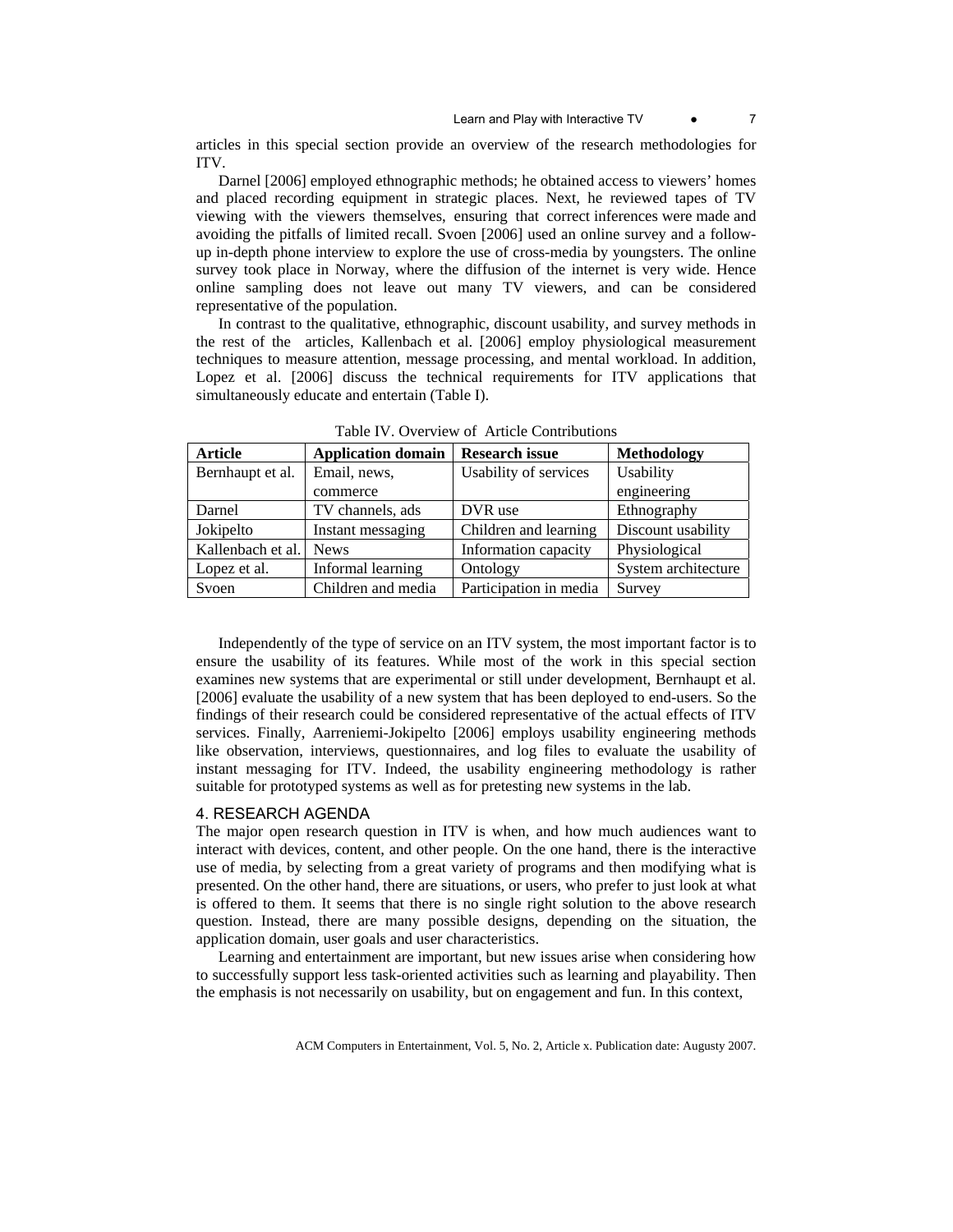8 **• K. Chorianopolous and G.Lekakos** 

| Tuble +: Itenedia I I genera for I and C ++ official interactive I + |                                                                                                                                             |  |
|----------------------------------------------------------------------|---------------------------------------------------------------------------------------------------------------------------------------------|--|
| <b>Application domain</b>                                            | <b>Research issue</b>                                                                                                                       |  |
| Learning                                                             | Informal and formal learning,<br>classification of educational<br>value of TV content, user<br>contributed content and tags,<br>sociability |  |
| Entertainment                                                        | Level of interactivity,<br>support for co-located or<br>distant group interaction                                                           |  |

Table V. Research Agenda for Future Work in Interactive TV

the traditional human–computer interaction (HCI) considerations on usability and usefulness need to be extended; indeed, HCI has grown to include learning and entertainment. Still, additional research is needed to examine the factors that enable ITV users to move from informal learning to more active learning.

Further research should investigate ways to combine distribution channels, consumer devices, and available audiovisual content to enhance learning opportunities. For example, a university-level course may involve broadcasting a TV program, but as most people taking a distant university course have a computer, it is likely easier to offer interactivity over the Internet. In addition, efficient peer-to-peer systems make the distribution of video material feasible through the Internet. So both audiovisual and interactive educational material could be distributed online and used at home with a PC and TV. In this way infrastructural convergence (online video distribution) facilitates the growth and impact of distance and informal education. Finally, research needs to be focused on tools that support the inclusion of metadata content that is based on emerging learning object standards and on user-contributed content and tags.

In terms of practice, public service broadcasters are in a favorable position vis-a-vis educational ITV. First, due to regulatory changes, they are encouraged by government to switch to digital format. Second, the vision statement of most public broadcaster includes the provision of educational material. Third, since they are funded through direct or indirect taxation, they are not constrained by the need to make a profit. Finally, they have experience in providing education programs.

On the other hand, Commercial broadcasters may not be financially motivated to develop and offer educational TV programs. However, they already provide access to a wide assortment of video content with potentially educational value, for instance thematic documentary channels and children's channels. So the development of ITV applications might be considered as adding value and providing a competitive advantage (e.g., a documentary channel might be enhanced with interactive browsing, games or multiplechoice questions). In conclusion, both public and commercial broadcasters have many opportunities to exploit their expertise and content in order to provide learning opportunities.

The articles that follow offer an overview of ITV research, its theory and methods, and demonstrate the potential of ITV in education and interactive entertainment.

#### **REFERENCES**

BATES, P.J. 2002. t-learning. Consultation paper, pjb Associates. http://www.pjb.co.uk/t-learning.htm. Nov.

BROWN, B. and BARKHUUS, L. 2006. Television will be revolutionized: Effects of PVRs and file sharing on television watching. In *Proceedings of the SIGCHI Conference on Human Factors in Computing Systems* (CHI06), ACM, New York, 663-666.

ACM Computers in Entertainment, Vol. 5, No. 2, Article x. Publication date: August 2007.